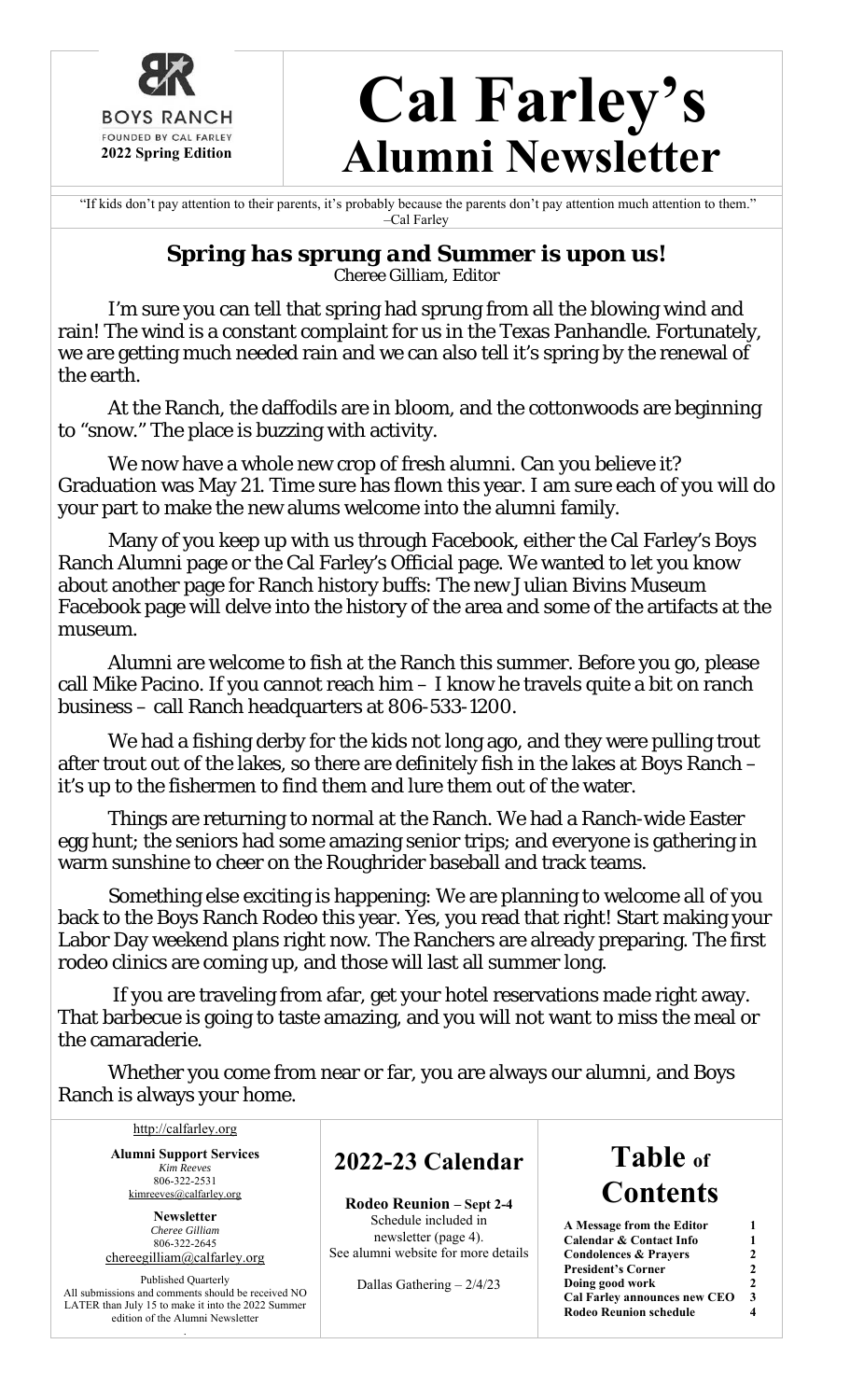## **Condolences**



**Wes Brown**  Boys Ranch 01-20 December 11, 2021 Amarillo, TX

The editor wishes to apologize for using the wrong picture for Wes Brown in the last newsletter.



**Eddie Enoch**  Boys Ranch 56-63 February 5, 2022 Borger, TX

**Breanne Deaver**  Boys Ranch 02-04 February 19, 2022 Fair Oaks, CA



**Enzo Brooks**  Boys Ranch 13-16 February 28, 2022 Borger, TX



**Rae Lynn Slavin Tolle**  Girlstown 92-95 March 5, 2022 Arnett, OK



**BR** 

**Gary Dormire**  Boys Ranch 59-68 March 25, 2022 Houston, TX **Guy Finstad**   $F_{\text{chmdust}}$  5, 2022

| <b>STAFF</b>              | $F$ eoruary 3, $2022$<br>Cransfills Gap, TX           |
|---------------------------|-------------------------------------------------------|
| BR.<br><b>STAFF</b>       | <b>Paul Stuart</b><br>March 11, 2022<br>Paris, TX     |
| <b>BR</b><br><b>STAFF</b> | <b>Nancy McNeil</b><br>April 15, 2022<br>Amarillo, TX |
| CSC<br><b>STAFF</b>       | <b>Natalie Senk</b><br>April 21, 2022<br>Amarillo, TX |
| Director                  | <b>Tom Bivins</b><br>May 4, 2022<br>Amarillo, TX      |
| <b>BR</b><br><b>STAFF</b> | <b>Madaline Dunn</b><br>May 16, 2022<br>Pampa, TX     |

#### **Prayers**

It was recently discovered that **Sally Wilkerson-Putman** passed away on November 26, 2006 in Friona, TX. She was at Girlstown long before it was acquired by BR and at this time, it is unknown when she was a resident.

#### **Cal Farley's Boys Ranch Alumni Association**

www.calfarleysalumni.com

(CFBRAA) PO Box 9435 Amarillo, TX 79105

facebook. Sherry Boatwright: Rsher9@aol.com 806-655-3884

#### **THE PRESIDENT'S CORNER** by **Jimmie Boatwright** (70)



Summer is fast approaching and unfortunately the spring rains have avoided most of us and the danger of fires is everywhere. We do hope everyone has been safe and healthy.

Plans for our Annual Reunion weekend are in full swing. Please make plans to

attend any and all of the events you can. The schedule of events has been included in this newsletter and updates will be posted on our FaceBook page. "Save the Dates" September 2‐4, 2022! Anyone that would like to assist in any way please give me (806‐570‐2725), Sherry (214‐384‐5050) or the office (806‐ 655‐3884) a call.

There were twenty‐two graduates tat Boys Ranch that the Alumni presented with Kolh's gift cards to help with their transition into the world. We appreciate the Kohl's in Amarillo for giving them an extra 20% above the gift card amounts.

The gun raffle event will be starting soon, and the Dallas Gathering is set for February 4, 2023, for the raffle drawings at the Haggard Party Barn in Plano. So please mark your calendars for the Dallas Gathering and plan to join us for a great meal, time to visit and get your raffle tickets early and be there to hear your number called.

We hope to see you at the Reunion!

#### **CFBRAA does 'good work'**

**by Bobby Sarpolis (67)** 

You do good work. Through the Cal Farley's Boys Ranch Alumni Association, in just the last 10 years you have helped provide over \$160,000 in scholarships to forty‐three students from all over the country. Wow! You are doing some very good work!

This year we are not holding the Scholarship Fundraise Golf Tournament. However, we are going to continue to provide scholarships, and we still need to raise funds. We currently have eight students whose scholarships carry over into next year, and we have not begun to receive new scholarship applications. There is much good work yet to be done. We are going to continue with the Scholarship Fundraiser, just not include the golf tournament this year.

There are folks that are currently sponsoring a student by contributing \$2,000 annually. You are invited to sponsor a student for the 22/23 school year with a contribution of two thousand dollars or more. Or you may contribute whatever you can to help these students. The fundraiser will last through the month of June, and I am available to answer any questions you may have.

Thank you again for your faithful support. Let's keep up the very good work!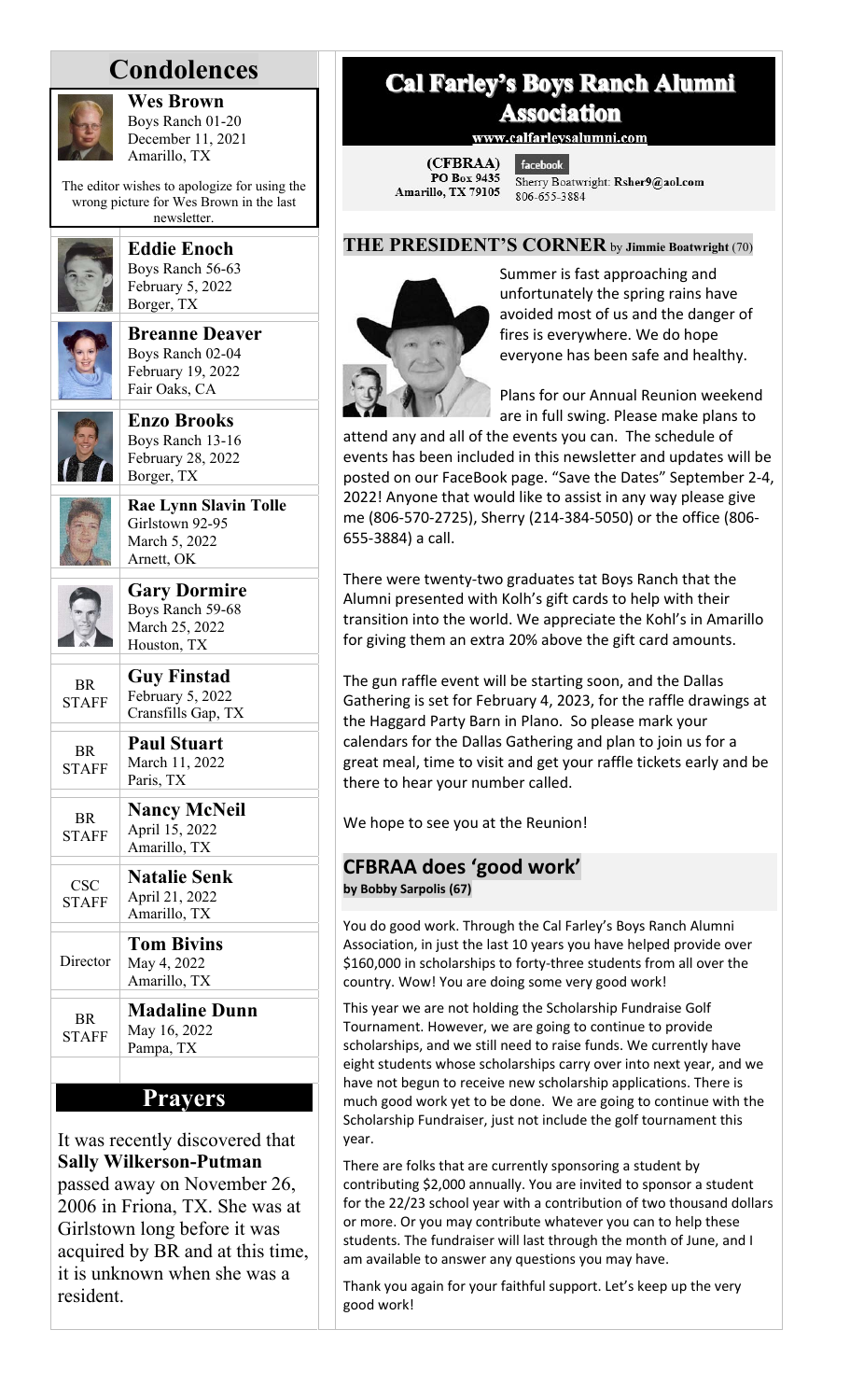

**FOR RELEASE:**  April 27, 2022

**CONTACT:** Mary Coyne, 806.670.7440 mary@mcmc-marketing.com

#### **Cal Farley's Board Announces Richard Nedelkoff as New CEO**

AMARILLO, Texas – The Board of Cal Farley's has hired Richard Nedelkoff, a leader of youth and family service organizations for almost 30 years, to serve as Cal Farley's new President and Chief Executive Officer, according to Board Chairman Lance Purcell.

Nedelkoff is wrapping up his tenure as Chief Business Development and Government Relations Officer at Pressley Ridge, a national nonprofit organization based in Pittsburgh, Pennsylvania, that serves more than 9,000 children and families across six states. He will join the Cal Farley's team starting on June 27.

The Cal Farley's board selected Nedelkoff after an extensive national search in which the board sought candidates with a heart for children and families, as well as the residential childcare experience needed to lead Cal Farley's and its important work with the residents of Boys Ranch.

"The Board was impressed with Richard's breadth of experience with large national organizations serving children and families," Purcell said. "He has led organizations through major growth periods, while setting a vision for an even stronger future. We expect his leadership will greatly benefit Cal Farley's as we open this new chapter in our organization."

Nedelkoff's career in child welfare has included a number of high-profile positions, including Chief Operating Officer of Childhelp, President and CEO of Specialized Alternatives for Families and Youth (SAFY) of America, Chief Operating Officer of Eckerd Youth Alternatives and Conservator of the Texas Youth Commission.

In 2001, Nedelkoff was appointed by President George W. Bush and unanimously confirmed by the U.S. Senate to direct the Bureau of Justice Assistance, the office that provides national leadership and assistance in support of local criminal justice strategies to achieve safe communities. The Bureau's budget of \$6.5 billion is dedicated to the goal of reducing and preventing crime, violence and drug abuse and improving the functioning of the criminal justice system.

"I'm looking forward to working alongside the Cal Farley's team to make a difference in the lives of children at Boys Ranch," Nedelkoff said. "I've known of Cal Farley's reputation in the industry for most of my career, and the innovative work being done at Boys Ranch is a model for many in our field. It's an honor to join the board and staff of this legendary organization."

Nedelkoff earned a law degree from Capital University Law School in Columbus, Ohio, a master's degree in administration of justice from the University of Louisville, and a bachelor's degree in criminal justice from Bowling Green State University.

"On behalf of the Cal Farley's Board, I offer my deepest gratitude to Mark Strother, who is serving as interim President and CEO during this transition, and to the leadership team that continues their excellent care of Cal Farley's children and families while moving the organization forward," Purcell said. "I am grateful to each of our team members who are deeply committed to this organization and who inspire and amaze me every day."

For more than 80 years, Cal Farley's has been a leader in residential childcare, meeting the needs of children and families at no cost to those it serves. Through Boys Ranch, its child-centered town on the Texas High Plains, Cal Farley's provides children with the highest quality of care, using a trauma-informed, strengths-based approach and the Cal Farley's Model of Leadership and Service. For more information, go to calfarley.org.